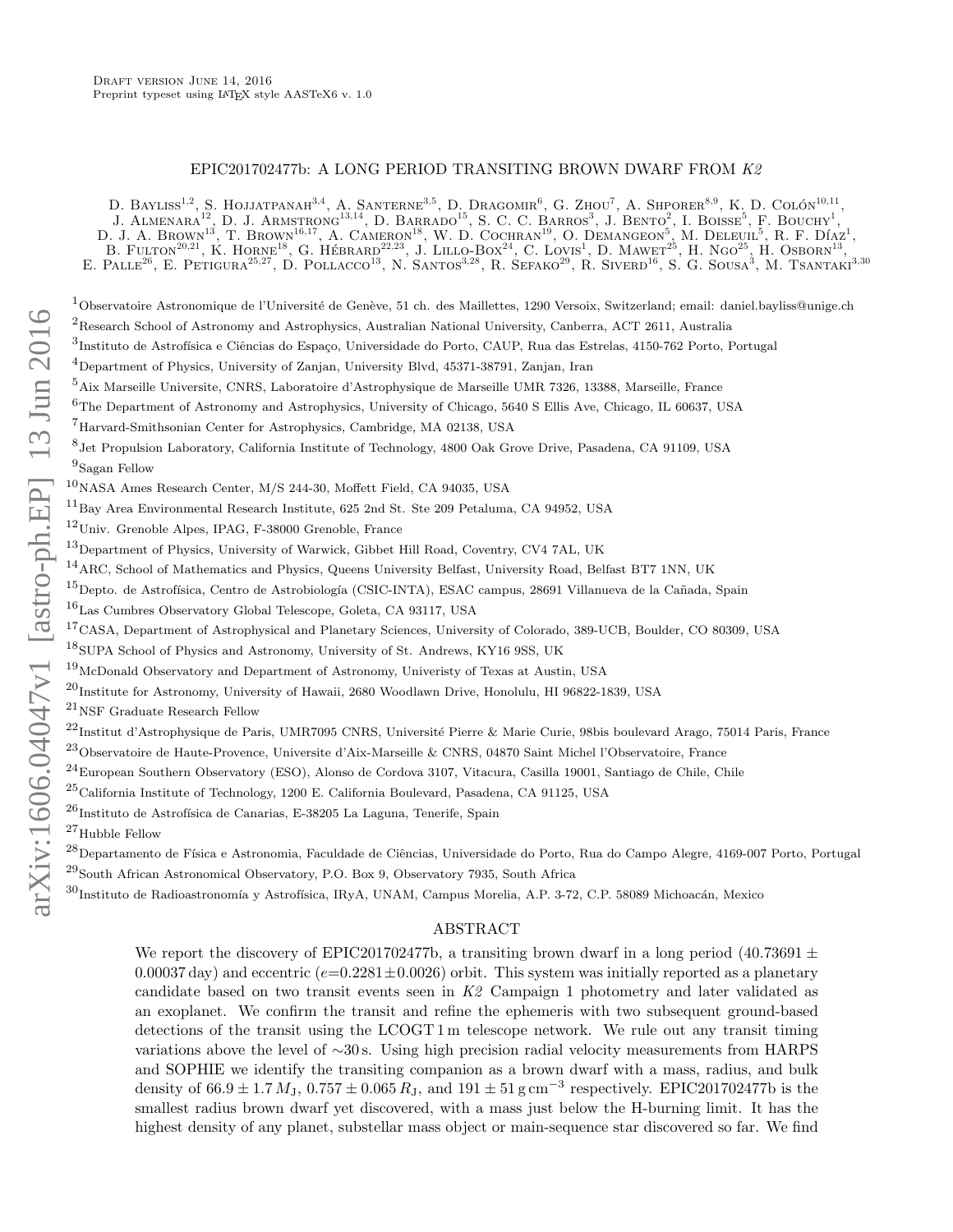# 2 **BAYLISS ET AL.**

evidence in the set of known transiting brown dwarfs for two populations of objects - high mass brown dwarfs and low mass brown dwarfs. The higher-mass population have radii in very close agreement to theoretical models, and show a lower-mass limit around  $60 M<sub>J</sub>$ . This may be the signature of mass-dependent ejection of systems during the formation process.

 $Keywords:$  planetary systems — techniques: spectroscopic, photometric

### 1. INTRODUCTION

The scarcity of companions with masses between  $13M_J$  and  $80M_J$  around main sequence stars, the "brown dwarf desert", was first identified from numerous radial velocity planet searches [\(Marcy & Butler](#page-12-0) [2000;](#page-12-0) [Halbwachs et al.](#page-12-1) [2000\)](#page-12-1). Radial velocity surveys combined with astrometric data also show the brown dwarf desert to be real [\(Sahlmann et al.](#page-12-2) [2011;](#page-12-2) [Wilson et al.](#page-12-3) [2016\)](#page-12-3). Ground-based transit surveys, primarily sensitive to exoplanets with radii similar to or larger than Jupiter, seemed to confirm this desert by finding many Jupitermass objects, but very few brown dwarfs - see discoveries of WASP [\(Pollacco et al.](#page-12-4) [2006\)](#page-12-4), HATNet [\(Bakos et al.](#page-12-5) [2004\)](#page-12-5), HATSouth [\(Bakos et al.](#page-12-6) [2013\)](#page-12-6), and KELT [\(Pep](#page-12-7)[per et al.](#page-12-7) [2012\)](#page-12-7). In fact, of this 179 transiting planets discovered by these groups, only two, WASP-30b [\(An](#page-12-8)[derson et al.](#page-12-8) [2011\)](#page-12-8) and KELT-1b [\(Siverd et al.](#page-12-9) [2012\)](#page-12-9), have masses above 13  $M<sub>J</sub>$ . This is despite brown dwarfs having similar radii to hot Jupiters ( $\sim$ 1 RJ) and high mass objects being much easier to characterize with the routine radial velocity follow-up used by these projects. The space-based CoRoT mission [\(Rouan et al.](#page-12-10) [1999\)](#page-12-10) discovered three transiting brown dwarfs: CoRoT-3b [\(Deleuil et al.](#page-12-11) [2008\)](#page-12-11), CoRoT-15b [\(Bouchy et al.](#page-12-12) [2011b\)](#page-12-12) and CoRoT-33b [\(Csizmadia et al.](#page-12-13) [2015\)](#page-12-13). The Kepler mission uncovered another four transiting brown dwarfs: Kepler-39b [\(Bouchy et al.](#page-12-14) [2011a\)](#page-12-14), KOI-205b (Díaz et al. [2013\)](#page-12-15), KOI-415b [\(Moutou et al.](#page-12-16) [2013\)](#page-12-16), and KOI-189b (Díaz et al. [2014b\)](#page-12-17). Additionally KOI-554b and KOI-3728b have masses, measured via light curve modulations, just above  $80 M_{\rm J}$ , putting them very close to the brown dwarf regime [\(Lillo-Box et al.](#page-12-18) [2016\)](#page-12-18). However the bulk of planet candidates discovered by the Kepler space mission [\(Borucki et al.](#page-12-19) [2010\)](#page-12-19) have measured radii but not masses, so are not able to provide a constraint on the brown dwarf population due to the radius degeneracy between gas giants and brown dwarfs. The recent radial velocity study of [Santerne et al.](#page-12-20) [\(2016\)](#page-12-20) was able to measure the masses for a sample of largeradius Kepler candidates and found the occurrence rate of brown dwarfs with periods less than 400 days to be  $0.29 \pm 0.17\%$ .

Brown dwarfs are thought to form via gravitational instability or molecular cloud fragmentation, whereas giant gas planets form via core accretion [\(Chabrier et al.](#page-12-21) [2014\)](#page-12-21). However, it is possible that core accretion may produce super-massive planets in the  $20-40 M_J$  range [\(Mordasini et al.](#page-12-22) [2009\)](#page-12-22), and gravitational instability may also form gas giant planets [\(Nayakshin & Fletcher](#page-12-23) [2015\)](#page-12-23). Thus the line between gas giants and brown dwarfs is a blurred one. It is argued that the distinction between these objects should be linked with formation mechanisms [\(Chabrier et al.](#page-12-21) [2014\)](#page-12-21), and these different formation scenarios are almost certainly responsible for the brown dwarf desert rather than some observational bias [\(Ma & Ge](#page-12-24) [2014\)](#page-12-24).

In this paper we report the discovery of a new transiting brown dwarf, EPIC201702477b  $(V=14.57)$ , for which we can measure a precise mass and radius. In Section [2](#page-1-0) we outline the photometric data from the Kepler space telescope and the LCOGT 1 m network. We also describe the spectroscopic observations used to measure the radial velocities of EPIC201702477 and to spectroscopically characterize the host star. We describe the high angular resolution imaging we carried out to further rule out blend scenarios. In Section [3](#page-6-0) we carry out a joint analysis of the observational data in order to determine the physical and orbital characteristics of the transiting body. Finally, in Section [4](#page-8-0) we look at the implications of this discovery in terms of the known population of well characterized brown dwarfs, the mass-radius-age relationship for brown dwarfs, and the evidence for a lower mass edge to the population of high mass brown dwarfs.

## 2. OBSERVATIONS

# 2.1. K2

<span id="page-1-0"></span>The NASA Kepler telescope is a 0.95 m space-based Schmidt telescope with a 105 deg<sup>2</sup> field-of-view [\(Borucki](#page-12-19) [et al.](#page-12-19) [2010\)](#page-12-19). The original mission monitored a single field in the northern hemisphere, and was designed to determine the frequency of Earth-like planets in the galaxy. After four years of operations two of the spacecraft's reaction wheels failed, ending the original mission. However, the telescope was re-purposed to monitor selected ecliptic fields, which optimizes the pointing stability, in a new mission called  $K2$ [\(Howell et al.](#page-12-25) [2014\)](#page-12-25).

K2 monitors pre-selected target stars in ecliptic fields for durations of approximately 80 days. While this duration is much shorter than the original Kepler mission, it is still a significant improvement over groundbased monitoring which must contend with interruptions from poor-weather and the Earth's day-night cycle. The result of this is that  $K2$  is currently the premier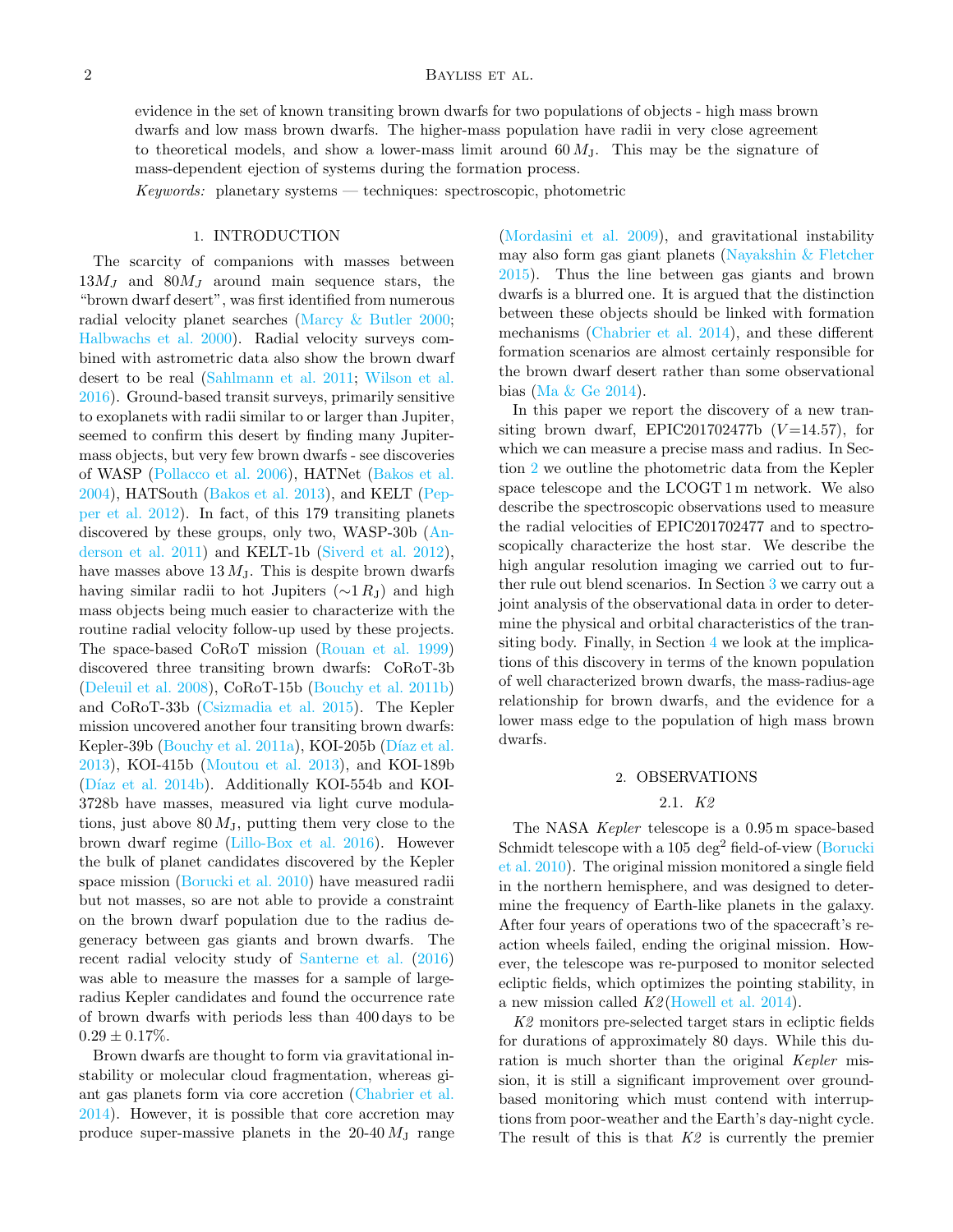facility for finding long period transiting planets, and EPIC201702477b is an example of such a discovery.

EPIC201702477 was monitored by  $K2$  as part of Campaign 1 between 2014 May 30 and 2014 August 21. The star was included as part of program GO1059 (Galactic Archaeology), which aimed to monitor red giant stars and selected targets based purely on a 2MASS magnitude and color cut. The 2MASS color of EPIC201702477 is  $J - K = 0.502$ , right at the edge of the color cut for the program  $(J - K > 0.5)$ . Given this and the magnitude of the target  $(V=14.57)$ , it was not likely EPIC201702477 would be a giant star, and indeed our spectroscopy shows the star is a Sun-like dwarf (see Section [2.3\)](#page-3-0).

EPIC201702477b was first identified as a transiting exoplanet candidate in [Foreman-Mackey et al.](#page-12-26) [\(2015\)](#page-12-26), where a transit signal with a 40.7365 day periodicity was reported. The candidate was studied further by [Montet et al.](#page-12-27) [\(2015\)](#page-12-27) using existing SDSS imaging, and they noted the presence of a neighbor at  $12.11''$  with a  $\Delta r = 4.65 \pm 0.09$  mag. They concluded this neighbor was not sufficiently close to be responsible for the transit signal identified using a photometric aperture with a size of  $10^{\prime\prime}$ . They also calculated the false positive probability (FPP) for EPIC201702477b using the vespa algorithm [\(Morton](#page-12-28) [2012\)](#page-12-28) to be  $4\times10^{-3}$ , and therefore deemed it to be a "validated planet" (defined as FFP< 0.01).

Due to its long orbital period there are only two transit events in the  $K2$  data, and at the  $K2$  30-minute cadence this equated to just sixteen in-transit data points. Such poor sampling of the transit event, even given the exquisite precision of K2, meant that the transit parameters were rather poorly defined. In such circumstances, further ground-based photometry is very important in order to help fully characterize the system.

Of the 37 candidates presented by [Foreman-Mackey](#page-12-26) [et al.](#page-12-26) [\(2015\)](#page-12-26), EPIC201702477 has the longest orbital period, with the exception of EPIC201257461, which has been shown to be a false candidate [\(Mon](#page-12-27)[tet et al.](#page-12-27) [2015\)](#page-12-27). The reported planet/star radius ratio of EPIC201702477b is  $R_P/R_{star} = 0.0808$ , indicating a gas giant exoplanet assuming a solar-type host.

We downloaded the K2 pixel data for EPIC201702477 from the Mikulski Archive for Space Telescopes (MAST)[∗](#page-0-0) and used a modified version of the CoRoT imagette pipeline [\(Barros et al.](#page-12-29) [2015\)](#page-12-29) to extract the light curve. We computed an optimal aperture based on signal-to-noise of each pixel. The background was estimated using the  $3\sigma$  clipped median of all the pixels in the image outside the optimal aperture and re-

The degraded pointing stability of the K2 mission results in flux variations correlated with the star's position on the CCD. To correct for this we used a selfflat-fielding procedure similar to [Vanderburg & John](#page-12-31)[son](#page-12-31) [\(2014\)](#page-12-31) that assumes the movement of the satellite is mainly in one direction. A full description of the pipeline given in S. Barros et al. (2015, submitted). The final light curve of EPIC201702477 has mean out-of-transit RMS of 293 ppm and the two transit events in the light curve are plotted in Fig. [1.](#page-3-1)

#### 2.2. LCOGT

The Las Cumbres Observatory Global Telescope (LCOGT) is a network of fully automated telescopes [\(Brown et al.](#page-12-32) [2013\)](#page-12-32). Currently there are ten LCOGT 1 m telescopes operating as part of this network, eight of which are in the southern hemisphere: three at the Cerro Tololo Inter-American Observatory (CTIO) in Chile, three at the South African Astronomical Observatory (SAAO) in South Africa, and two at Siding Spring Observatory (SSO) in Australia. Each telescope is equipped with an imaging camera; either a "Sinistro" or an SBIG STX-16803. The Sinistro is LCOGT's custom built imaging camera that features a backilluminated  $4K \times 4K$  Fairchild Imaging CCD with  $15 \mu m$ pixels (CCD486 BI). With a plate scale of 0.387"/pixel, the Sinistro cameras deliver a FOV of  $26.6' \times 26.6'$ , which is important for monitoring a sufficient number of reference stars for high-precision differential photometry. The cameras are read out by four amplifiers with  $1 \times 1$  binning, with a readout time of  $\approx 45$  s. The SBIG STX-16803 cameras are commercial CCD cameras which feature a frontside-illuminated 4K×4K CCD with 9  $\mu$ m pixels - giving a field of view of  $15.8' \times 15.8'$ . These cameras are typically read out in  $2 \times 2$  binning mode, which results in a read-out time of 12 s.

The Transiting Exoplanet CHaracterisation (TECH)[†](#page-0-0) project uses the 1 m telescopes in the LCOGT network to photometrically characterize transiting planets and transiting planet candidates. A major focus of the TECH project is to characterize long period  $(>10 \,\text{day})$ transiting planets or candidates which are difficult to monitor with single site or non-automated telescope systems. As such, EPIC201702477 was selected as a good candidate for photometric monitoring, and was entered to the automated observing schedule in 2015 February.

moved before aperture photometry was performed. We also calculated the centroid using the Modified Moment Method by [Stone](#page-12-30) [\(1989\)](#page-12-30). For EPIC201702477 we found that a 14 pixel photometric aperture resulted in the best photometric precision.

<sup>∗</sup> archive.stsci.edu/k2/

<sup>†</sup> lcogt.net/science/exoplanets/tech-project/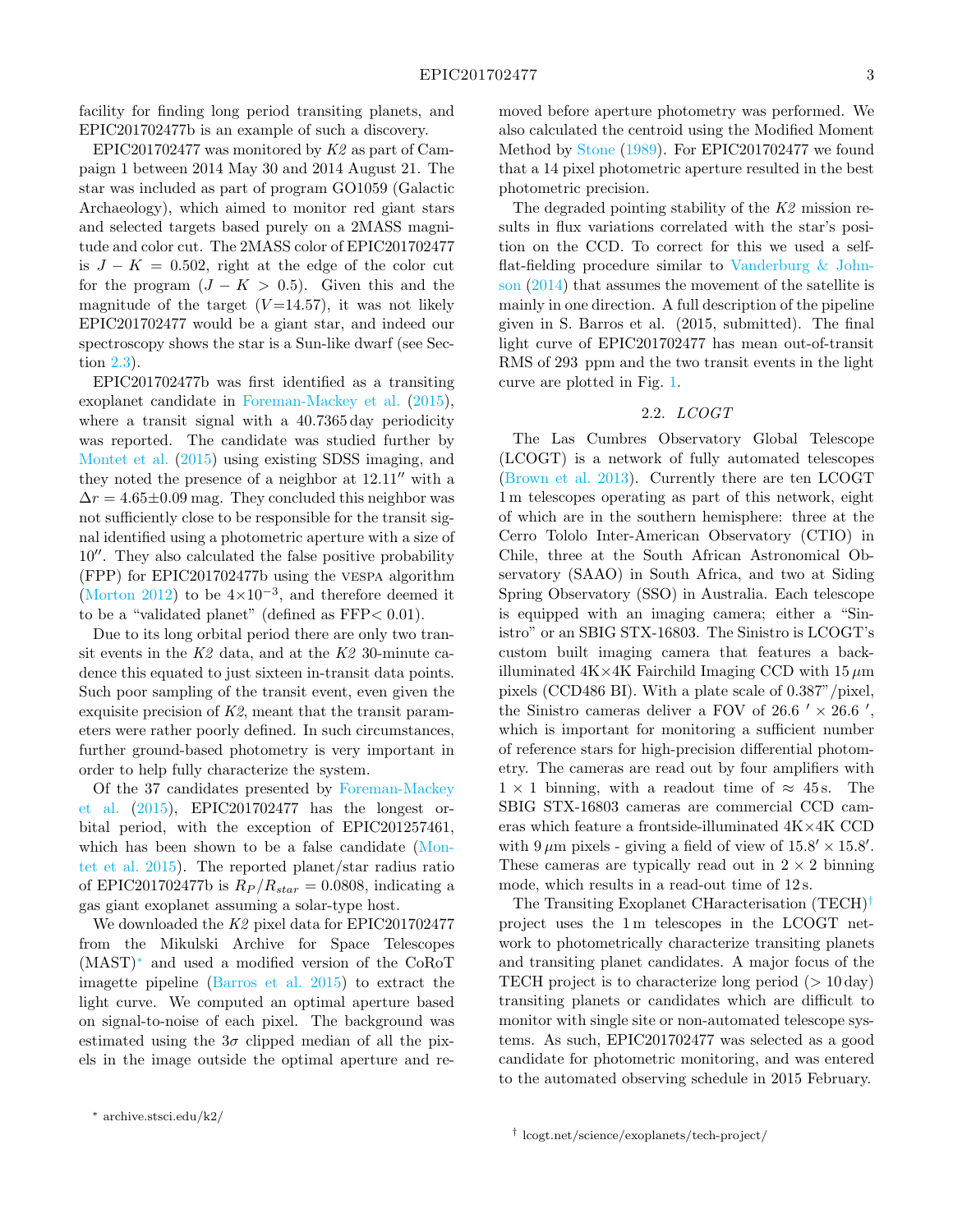

<span id="page-3-1"></span>Figure 1. Transit light curves for EPIC201702477 phase-folded to the best fitting period of  $P = 40.73691 \pm 0.00037$  day. Black circles are the photometric data-points, while the red line is the best-fit transit model. First two light curves are the K2 data, comprising of two transit events in the Kepler bandpass. Third light curve is the LCOGT 1 m+Sinistro r-band light curve from a single transit event observed from CTIO, Chile on 2015 March 15. Fourth light curve is the LCOGT 1 m+SBIG r-band light curve from a single transit event observed from SAAO, South Africa on 2015 April 28.

The first transit event for EPIC201702477b monitored by the TECH project was on 2015 March 15 from CTIO. We observed the target from 01:00 UT to 08:13 UT using a Sinistro in the  $r$ -band. The exposure times were 240 s, the observing conditions were photometric, and the airmass ranged from 2.3 to 1.2. We detected a full transit of EPIC201702477b— with a depth and duration consistent with that seen in the K2 data. The next transit event occurred 40 days later on 2015 April 28, and was observable from SAAO. EPIC201702477 was monitored between 17:00 UT to 22:50 UT using

an SBIG camera, again in the r-band. The exposure times were  $180 s$ , the observing conditions were again photometric, and the airmass ranged from 1.8 to 1.2. These data show the first half of a transit event consistent with the previous events. The images for both observations were calibrated via the LCOGT pipeline [\(Brown et al.](#page-12-32) [2013\)](#page-12-32) and aperture-photometry extracted in the standard manner as set out in [Penev et al.](#page-12-33) [\(2013\)](#page-12-33). The photometric data are provided in Table [1,](#page-3-2) and the phase-folded light curves are presented in Fig [1.](#page-3-1)

<span id="page-3-2"></span>Table 1. r-band Differential photometry for EPIC201702477 from LCOGT 1 m

| B.ID<br>$(2400000+)$ | Rel. Flux | Rel. Flux<br>Error | Site/Instrument |
|----------------------|-----------|--------------------|-----------------|
| 57096.5492063002     | 1.0000    | 0.0018             | CTIO/Sinistro   |
| 57096.5525186099     | 1.0047    | 0.0018             | CTIO/Sinistro   |
| 57096.5558380098     | 1.0008    | 0.0018             | CTIO/Sinistro   |
| 57096.5591604202     | 1.0025    | 0.0018             | CTIO/Sinistro   |
| 57096.5624648202     | 1.0038    | 0.0017             | CTIO/Sinistro   |
| 57096.5657806299     | 1.0019    | 0.0017             | CTIO/Sinistro   |
| 57096.5690742298     | 1.0030    | 0.0017             | CTIO/Sinistro   |
| 57096.5723725399     | 1.0023    | 0.0017             | CTIO/Sinistro   |
| 57096.5756765502     | 1.0015    | 0.0017             | CTIO/Sinistro   |
|                      |           |                    |                 |

NOTE— This table is available in a machine-readable form in the online journal. A portion is shown here for guidance regarding the format.

## 2.3. Spectral Typing

<span id="page-3-0"></span>In order to determine the stellar parameters for EPIC201702477, on 2015 March 2 we obtained a lowresolution (R=3000) spectro-photometric observation with the Wide Field Spectrograph (WiFeS) on the Australian National University (ANU) 2.3 m telescope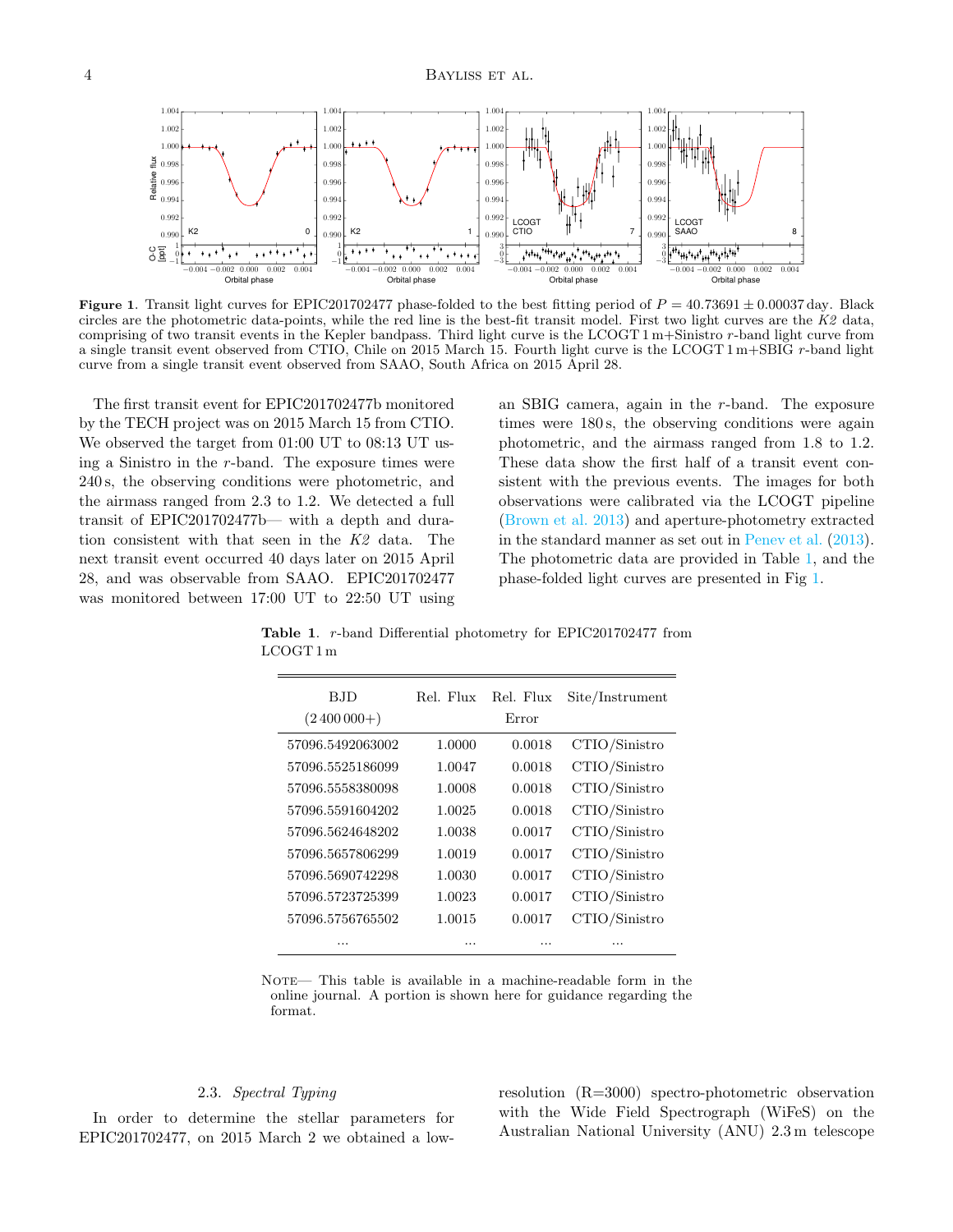at SSO. The methodology for this spectral typing is fully set out in [Bayliss et al.](#page-12-34) [\(2013\)](#page-12-34). A spectrum of  $R=\lambda/\Delta\lambda=3000$  from 3500–6000 Å is flux calibrated according to [Bessell](#page-12-35) [\(1999\)](#page-12-35) using spectrophotometric standard stars. We determine stellar properties, particularly  $T_{\text{eff}}$  and  $\log g$ , via a grid search using the synthetic templates from the MARCS model atmospheres [\(Gustafsson et al.](#page-12-36) [2008\)](#page-12-36). The results showed the star was a Sun-like dwarf star with  $T_{\text{eff}} = 5600 \pm 200 \,\text{K}$  and  $\log g = 4.5 \pm 0.5$  dex. Thus the transit depth was confirmed to be consistent with a planetary-size body.

<span id="page-4-0"></span>To better determine the stellar properties we obtained a spectrum of the star with Keck/HiReS [\(Vogt et al.](#page-12-37) [1994\)](#page-12-37) on 2015 June 30. The instrument was configured to the standard setup for the California Planet Search [\(Howard et al.](#page-12-38) [2010\)](#page-12-38). We collected a single 7 min exposure using the C2 (14x0.861) decker for a spectral resolution of R∼45000 and signal-to-noise ratio of ∼ 25 per pixel at  $5500 \text{ Å}$ . We used the software SPECMATCH [\(Pe](#page-12-39)[tigura](#page-12-39) [2015\)](#page-12-39) to determine the stellar properties. The resulting parameters are listed as initial spectroscopic information in Table [2.](#page-4-0) Following the methodology described in [Sozzetti et al.](#page-12-40) [\(2007\)](#page-12-40) we used these initial spectral parameters from Keck as priors for the global fitting (see Section [3\)](#page-6-0), determined a new  $log q$ , and then used this as a prior for a second iteration of SPECMATCH. The global fit was then run again with these updated parameters, and the final solution gave  $T_{\text{eff}} = 5517 \pm 70K$ and  $\log g = 4.466 \pm 0.058$  for EPIC201702477. The final set of stellar parameters is listed in Table [4.](#page-7-0)

Table 2. Summary of stellar properties for EPIC201702477.

| Parameter                                | Value              | Source              |
|------------------------------------------|--------------------|---------------------|
| Identification                           |                    |                     |
| $R.A.$ (deg.)                            | 175.2407940        | K <sub>2</sub> EPIC |
| Dec. $(\text{deg.})$                     | $+3.6815840$       | K <sub>2</sub> EPIC |
| 2MASS ID.                                | 11405777+0340535   | 2MASS PSC           |
| Photometric Information                  |                    |                     |
| Kepler (mag)                             | 14.430             | K <sub>2</sub> EPIC |
| $u \pmod{m}$                             | $16.312 \pm 0.005$ | SDSS DR12           |
| $g$ (mag)                                | $14.871 \pm 0.003$ | SDSS DR12           |
| $r \text{ (mag)}$                        | $14.354 \pm 0.003$ | SDSS DR12           |
| $i \pmod{m}$                             | $14.189 \pm 0.003$ | SDSS DR12           |
| $z \; (\text{mag})$                      | $14.137 \pm 0.004$ | SDSS DR12           |
| $J \; (mag)$                             | $13.268 \pm 0.027$ | 2MASS PSC           |
| $H \; (mag)$                             | $12.881 \pm 0.028$ | 2MASS PSC           |
| $K \; (mag)$                             | $12.766 \pm 0.033$ | 2MASS PSC           |
| Space Motion                             |                    |                     |
| $pm R.A.$ (mas $yr^{-1}$ )               | $-10.0 \pm 3.6$    | PPMXL               |
| $pmDec~(\text{mas yr}^{-1})$             | $-9.8 \pm 3.6$     | <b>PPMXL</b>        |
| mean $\gamma_{RV}$ (km s <sup>-1</sup> ) | 34.0               | <b>HARPS</b>        |
| Initial Spectroscopic Information        |                    |                     |
| $T_{\rm eff}(\rm K)$                     | $5492 \pm 60$      | Keck                |
| $\log g$                                 | $4.12 \pm 0.07$    | Keck                |
| [Fe/H]                                   | $-0.20 \pm 0.04$   | Keck                |
| $v \sin i (\text{km s}^{-1})$            | ${<}2$             | Keck                |

## 2.4. Lucky and AO Imaging

We obtained a high-spatial resolution image with the instrument AstraLux [\(Hormuth et al.](#page-12-41) [2008\)](#page-12-41), mounted on the  $2.2 \text{ m}$  telescope in Calar Alto Observatory (Almería, Spain), using the lucky imaging technique. The target was observed on 2015 November 18 under normal weather conditions. We obtained 60000 frames with individual exposure times of 0.060 s, hence total exposure time of one hour, in the SDSS  $i$ -band. The images were reduced using the observatory pipeline, which applies bias and flat-field correction to the individual frames and selects the best images in terms of Strehl ratio [\(Strehl](#page-12-42)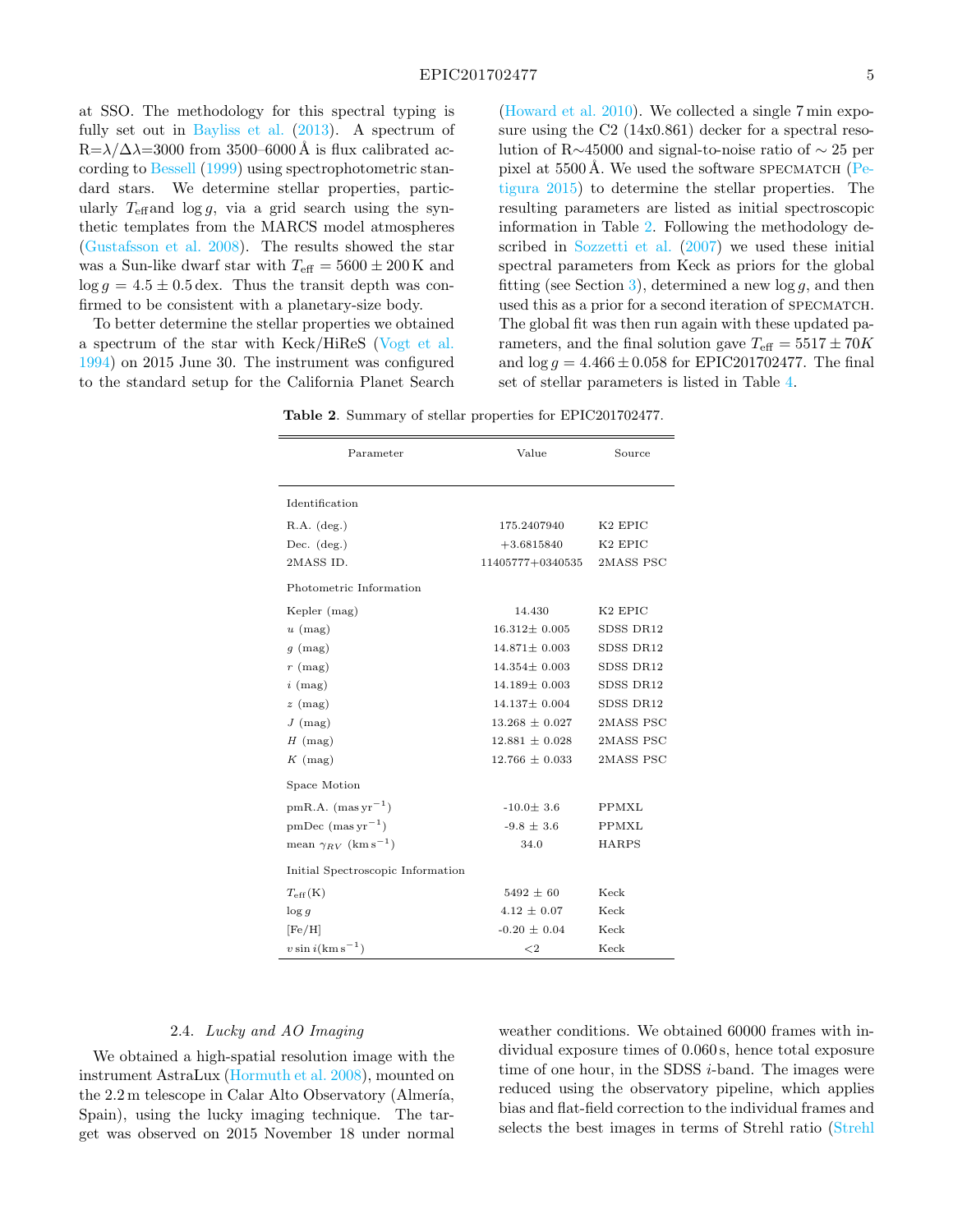

<span id="page-5-0"></span>Figure 2. 5-sigma contrast curves for EPIC201702477 from imaging observations. Blue solid line: Keck/NIRC2 K-band imaging. Red dashed line: Astralux lucky imaging.

[1902\)](#page-12-42). The best 10% of the images are then aligned and stacked to compose the final image. The sensitivity limits are calculated following the process explained in [Lillo-Box et al.](#page-12-43) [\(2014\)](#page-12-43) and are presented in Fig. [2.](#page-5-0)

We observed EPIC201702477 on 2015 December 27 using NIRC2 NGS-AO (PI: Keith Matthews) on Keck 2. We used the  $Ks$  band and the narrow camera setting. We took a total of 4 images, each with 60 seconds of total integration time. We calibrated the images with a flat field, dark frames, and removed image artifacts from dead and hot pixels. We then created a single medianstacked image. We do not see any stellar companions in this image, and compute the contrast curve from the median stacked image. For every point in the image, we compute the total flux from pixels within a box with side length equal to the FWHM of the target star's PSF. We then divide the image into a series of annuli with width equal to twice the FWHM. For each annulus, we determine the  $1\sigma$  contrast limit to be the standard deviation of the total flux values for boxes inside that annulus. To convert from flux limits to flux ratios and differential magnitudes, we divide the computed standard deviation

by the total flux of a similar box centered on the target star. Figure [2](#page-5-0) shows the  $5\sigma$  average contrast curve.

The clear conclusion from both the lucky imaging and the AO imaging is that the target appears to be an isolated star to within the limits presented in our contrast curves, and this indicates the transit is occurring on the target star rather than nearby blended neighbor.

#### 2.5. Radial Velocities

We performed radial velocity follow-up observations of EPIC201702477 with the SOPHIE [\(Bouchy et al.](#page-12-44) [2009b\)](#page-12-44) and HARPS [\(Mayor et al.](#page-12-45) [2003\)](#page-12-45) spectrographs. Both instruments are high-resolution (R  $\approx$  40,000 and 110,000 for SOPHIE and HARPS, respectively), fiber-fed, and environmentally-controlled echelle spectrographs covering visible wavelengths. We obtained three spectra with SOPHIE (OHP programme ID: 15B.PNP.HEBR) from 2015 June 12 to 2016 February 17 with exposure time of 1800 s and 3600 s, reaching a signal-to-noise ratio between 8 and 22 per pixel at  $5500 \text{\AA}$ . We obtained ten other spectra with HARPS (ESO programme ID: 096.C-0657) from 2016 January 10 to 2016 February 15 with exposure time between 900 s and 3600 s, corresponding to a signal-to-noise ratio between 3 and 17 per pixel at  $5500 \,\mathrm{A}$ .

All spectra were reduced with the online pipeline available at the telescopes. The spectra were then crosscorrelated with a template mask that corresponds to a G2V star [\(Baranne et al.](#page-12-46) [1996\)](#page-12-46). This template was chosen to be close in spectral type to the host star. Radial velocities, bisector span and full-width half maximum (FWHM) were measured on the cross-correlation function and their associated uncertainties were estimated following the methods described in [Bouchy et al.](#page-12-47) [\(2001\)](#page-12-47), [Boisse et al.](#page-12-48) [\(2010\)](#page-12-48), and [Santerne et al.](#page-12-49) [\(2015\)](#page-12-49). SOPHIE radial velocities were corrected for charge-transfer inefficiency [\(Bouchy et al.](#page-12-50) [2009a\)](#page-12-50) using the equation provided in [Santerne et al.](#page-12-51) [\(2012\)](#page-12-51). The derived radial velocities are reported in Table [3](#page-5-1) and plotted in Fig. [3.](#page-6-1)

Our radial velocity measurements show a large amplitude  $(K = 4.252 \pm 0.028 \,\mathrm{km \, s^{-1}})$  variation in-phase with the photometric ephemeris and indicative of a brown dwarf mass companion in an elliptical orbit. We use these radial velocity data to determine the planetary parameters in Section [3.](#page-6-0)

Table 3. SOPHIE and HARPS RVs of EPIC201702477

<span id="page-5-1"></span>

| <b>BJD</b><br>$(2400000+)$ | RV     | $\sigma_{\rm RV}$ | $V_{\rm span}$ | $\mathrm{km \, s}^{-1}$ $\mathrm{km \, s}^{-1}$ $\mathrm{km \, s}^{-1}$ $\mathrm{km \, s}^{-1}$ $\mathrm{km \, s}^{-1}$ | $\sigma_{\rm V_{\rm span}}$ FWHM $\sigma_{\rm FWHM}$ Texp S/N | $km s^{-1}$ |      |      | $I$ nstrument |
|----------------------------|--------|-------------------|----------------|-------------------------------------------------------------------------------------------------------------------------|---------------------------------------------------------------|-------------|------|------|---------------|
| 57363.71073                | 37.566 | 0.025             | $-0.066$       | 0.045                                                                                                                   | 9.595                                                         | 0.062       | 3600 | 21.7 | SOPHIE        |
| 57399.62998                | 35.780 | 0.046             | 0.103          | 0.082                                                                                                                   | 9.614                                                         | 0.114       | 3600 | 13.7 | <b>SOPHIE</b> |
|                            |        |                   |                |                                                                                                                         |                                                               |             |      |      |               |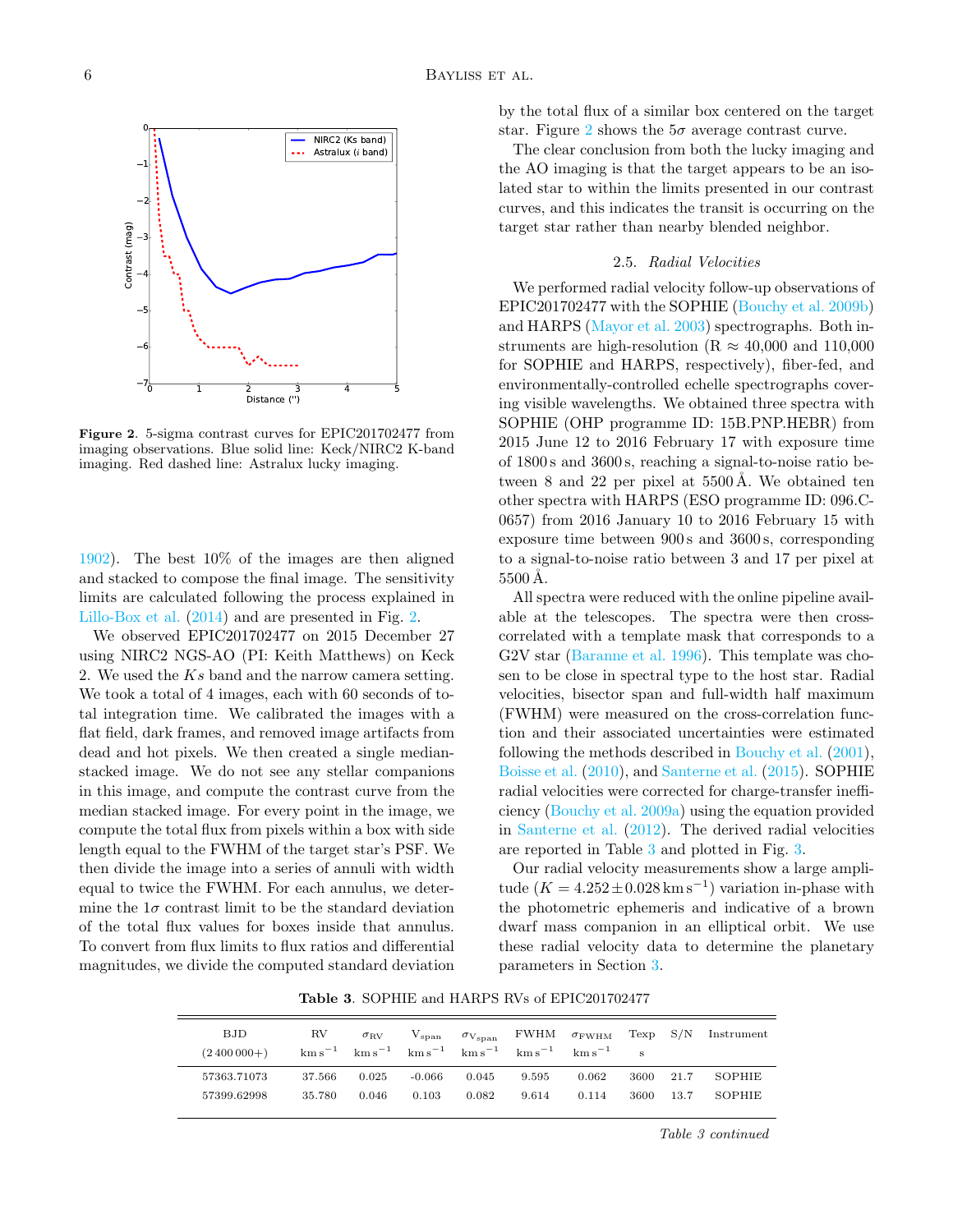Table 3 (continued)

| <b>BJD</b><br>$(2\,400\,000+)$ | $\rm RV$<br>$\mathrm{km\,s}^{-1}$ | $\sigma_{\rm RV}$<br>$\mathrm{km\,s}^{-1}$ | $V_{\rm span}$<br>$\mathrm{km\,s}^{-1}$ | $\sigma_{\rm Vspan}$<br>$km s^{-1}$ | <b>FWHM</b><br>$\mathrm{km\,s}^{-1}$ | $\sigma$ FWHM<br>$\mathrm{km\,s}^{-1}$ | Texp<br>S | S/N  | Instrument    |
|--------------------------------|-----------------------------------|--------------------------------------------|-----------------------------------------|-------------------------------------|--------------------------------------|----------------------------------------|-----------|------|---------------|
|                                |                                   |                                            |                                         |                                     |                                      |                                        |           |      |               |
| 57436.62181                    | 33.236                            | 0.031                                      | 0.129                                   | 0.055                               | 9.251                                | 0.076                                  | 1800      | 8.2  | <b>SOPHIE</b> |
| 57397.85193                    | 34.765                            | 0.011                                      | $-0.031$                                | 0.016                               | 6.744                                | 0.022                                  | 3600      | 12.0 | <b>HARPS</b>  |
| 57401.81118                    | 36.943                            | 0.007                                      | 0.002                                   | 0.010                               | 6.709                                | 0.013                                  | 3600      | 17.5 | <b>HARPS</b>  |
| 57404.83131                    | 37.670                            | 0.050                                      | 0.033                                   | 0.075                               | 7.004                                | 0.100                                  | 900       | 3.0  | <b>HARPS</b>  |
| 57407.80298                    | 38.103                            | 0.041                                      | $-0.117$                                | 0.061                               | 6.802                                | 0.082                                  | 1500      | 5.5  | <b>HARPS</b>  |
| 57410.77375                    | 37.918                            | 0.056                                      | $-0.091$                                | 0.084                               | 6.311                                | 0.111                                  | 900       | 2.9  | <b>HARPS</b>  |
| 57417.80853                    | 36.254                            | 0.041                                      | 0.108                                   | 0.061                               | 6.574                                | 0.081                                  | 900       | 3.9  | <b>HARPS</b>  |
| 57424.79651                    | 32.335                            | 0.039                                      | $-0.080$                                | 0.058                               | 6.912                                | 0.078                                  | 900       | 4.2  | <b>HARPS</b>  |
| 57427.78748                    | 30.393                            | 0.033                                      | 0.000                                   | 0.050                               | 6.827                                | 0.067                                  | 900       | 4.8  | <b>HARPS</b>  |
| 57429.80114                    | 29.672                            | 0.053                                      | 0.079                                   | 0.079                               | 6.797                                | 0.106                                  | 900       | 3.1  | <b>HARPS</b>  |
| 57433.79557                    | 30.881                            | 0.045                                      | 0.005                                   | 0.067                               | 6.803                                | 0.090                                  | 900       | 3.8  | <b>HARPS</b>  |

NOTE—  $S/N$  is given per pixel at 550nm.



<span id="page-6-1"></span>Figure 3. Top: Radial velocity measurements for EPIC201702477 from the HARPS (solid squares) and SO-PHIE (empty circles) spectrographs plotted against time. The black line shows the best fit global model (see Section [3.1\)](#page-6-2). Lower inset panel shows O-C residuals from this best fit model. Bottom: Same as above, but phase-folded to the best-fit period of  $P=40.73691 \pm 0.00037$  day.

#### 3. ANALYSIS

#### 3.1. Joint analysis

<span id="page-6-2"></span><span id="page-6-0"></span>We analyzed the radial velocity and photometric data of EPIC201702477 with the Markov Chain Monte Carlo (MCMC) algorithm of the pastis software, which is fully described in Díaz et al.  $(2014a)$ . We modelled the radial velocities with a Keplerian orbit and the photometric data with the JKTEBOP package [\(Southworth](#page-12-53) [2011\)](#page-12-53)

and references therein. We chose as a prior for the stellar parameters the values derived from the Keck spectroscopy (Section [2.3\)](#page-3-0). We used the Dartmouth stellar evolution tracks of [Dotter et al.](#page-12-54) [\(2008\)](#page-12-54) to derive the stellar fundamental parameters (mass, radius, age) in the MCMC, in particular the stellar density which was used to constrain the transit parameters given the eccentricity constrained by the radial velocities, as in [Santerne](#page-12-55) [et al.](#page-12-55) [\(2014\)](#page-12-55). We ignore pre-main sequence solutions as there is no evidence that this is a young star and the pre-main sequence stage is extremely short in duration. We assumed uninformative priors for the parameters, except for the orbital ephemeris for which we used the ones provided by [Montet et al.](#page-12-27) [\(2015\)](#page-12-27), the spectroscopic parameters that we took from our spectral analysis, and the orbital eccentricity for which we choose a Beta distribution as recommended by [Kipping](#page-12-56) [\(2013\)](#page-12-56). For the transit modelling, we used a quadratic law with coefficients taken from the interpolated table of [Claret &](#page-12-57) [Bloemen](#page-12-57)  $(2011)$  for both the Kelpler and r bandpasses and changed them at each step of the MCMC.

We ran 20 chains of  $3 \times 10^5$  iterations each, with starting points randomly drawn from the joint prior. We rejected non-converged chains based on Kolmogorov-Smirnov test (Díaz et al. [2014a\)](#page-12-52). We then removed the burn-in of each chain before thinning and merging them. We ended with more than 3000 independent samples of the posterior distribution that we used to derive the value and 68.3% uncertainty of each parameters that we report in Table [4.](#page-7-0)

We also modelled the system independently (but with the same datasets) using the EXOFAST software  $(East$ [man et al.](#page-12-58) [2013\)](#page-12-58). We find parameters and uncertainties in close agreement with those that were derived using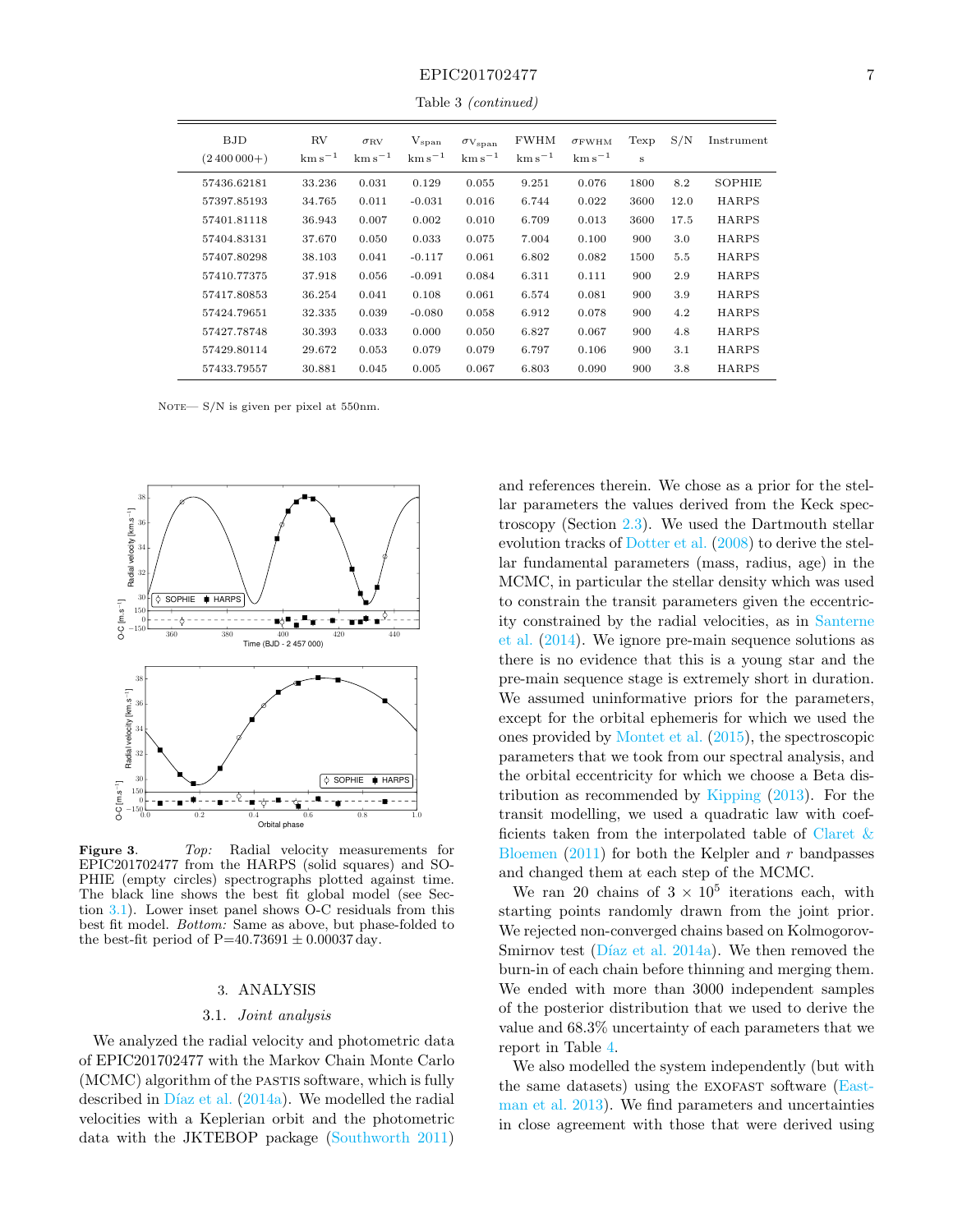pastis, and therefore we only report the pastis results.

<span id="page-7-0"></span>Table 4. Parameters from Global Fit for EPIC201702477 system

| Parameter                                    | Value                           |
|----------------------------------------------|---------------------------------|
| Brown Dwarf                                  |                                 |
| $P$ (days)                                   | $40.73691 \pm 0.00037$          |
| $T_0$ (BJD)                                  | $2456811.5462 \pm 0.0011$       |
| $T_{14}$ (hours)                             | $4.04 \pm 0.13$                 |
| $a/R_{\star}$                                | $54.0 \pm 3.4$                  |
| $R_{BD}/R_{\star}$                           | $0.0862 \pm 0.0024$             |
| b                                            | $0.851 \pm 0.023$               |
| $b_{sec}$                                    | $0.752 \pm 0.023$               |
| $i$ (degrees)                                | $89.105 \pm 0.082$              |
| $\epsilon$                                   | $0.2281 \pm 0.0026$             |
| $\omega$ (degrees)                           | $195.9 \pm 1.8$                 |
| $\gamma_{RV}$ (km s <sup>-1</sup> )          | $34.745 \pm 0.020$              |
| $K~(\rm km\,s^{-1})$                         | $4.252 \pm 0.028$               |
| $M_{\rm BD}(M_{\rm J})$                      | $66.9 \pm 1.7$                  |
| $R_{\rm BD}(R_{\rm J})$                      | $0.757 \pm 0.065$               |
| $a$ (AU)                                     | $0.2265 \pm 0.0026$             |
| $\rho_c$ (g cm <sup>-3</sup> )               | $191 \pm 51$                    |
| Star                                         |                                 |
| $\log g$                                     | 4.466 $\pm$ 0.058               |
| $T_{\rm eff}(\rm K)$                         | $5517 \pm 70$                   |
| [Fe/H]                                       | $-0.164 \pm 0.053$              |
| $R_{\star}$ $(R_{\odot})$                    | $0.901 \pm 0.057$               |
| $M_{\star}$ $(M_{\odot})$                    | $0.870 \, \pm \, 0.031$         |
| $\rho_{\star}$ ( $\rho_{\odot}$ )            | $1.18 \pm 0.24$                 |
| age (Gyr)                                    | $8.8 \pm 4.1$                   |
| RV and Photometry                            |                                 |
| HARPS jitter $(km s^{-1})$                   | $0.035_{-0.018}^{+0.031}$       |
| SOPHIE jitter $(kms^{-1})$                   | $0.101^{+0.180}_{-0.070}$       |
| SOPHIE offset relative to HARPS $(kms^{-1})$ | $0.078 \pm 0.081$               |
| K <sub>2</sub> contamination                 | $0.0071^{+0.0072}_{-0.0049}$    |
| K2 flux out of transit                       | $1.000022 \pm 3.4$ e-05         |
| K2 jitter                                    | $0.000253\,\pm\,2.8\text{e-}05$ |
| SAAO contamination                           | $0.030^{+0.030}_{-0.021}$       |
| SAAO flux out of transit                     | $0.99975 \pm 2.7e-04$           |
| SAAO jitter                                  | $0.00039 \pm 3.8$ e-04          |
| CTIO contamination                           | $0.025_{-0.018}^{+0.028}$       |
| CTIO flux out of transit                     | $0.99966 \pm 2.0e-04$           |
| CTIO jitter                                  | $0.00089 \pm 3.2$ e-04          |
|                                              |                                 |

# 3.2. TTV analysis

In order to test for transit timing variations (TTVs), we perform an independent fit of the K2 and LCOGT transit light curves. We fit for independent centroids  $T_0$  for each transit, while forcing the transits to share the geometric parameters  $a/R_{\star}$ ,  $R_{BD}/R_{\star}$ , and *i*. Since

ground-based photometry suffers from instrumental systematics that can bias the centroid measurements, we simultaneously detrend the LCOGT light curves against a linear combination of the terms describing the time,  $X$ , Y pixel drift, airmass trend, sky background flux, and target star FWHM variations. No significant TTVs were detected at the 30s level. The high cadence LCOGT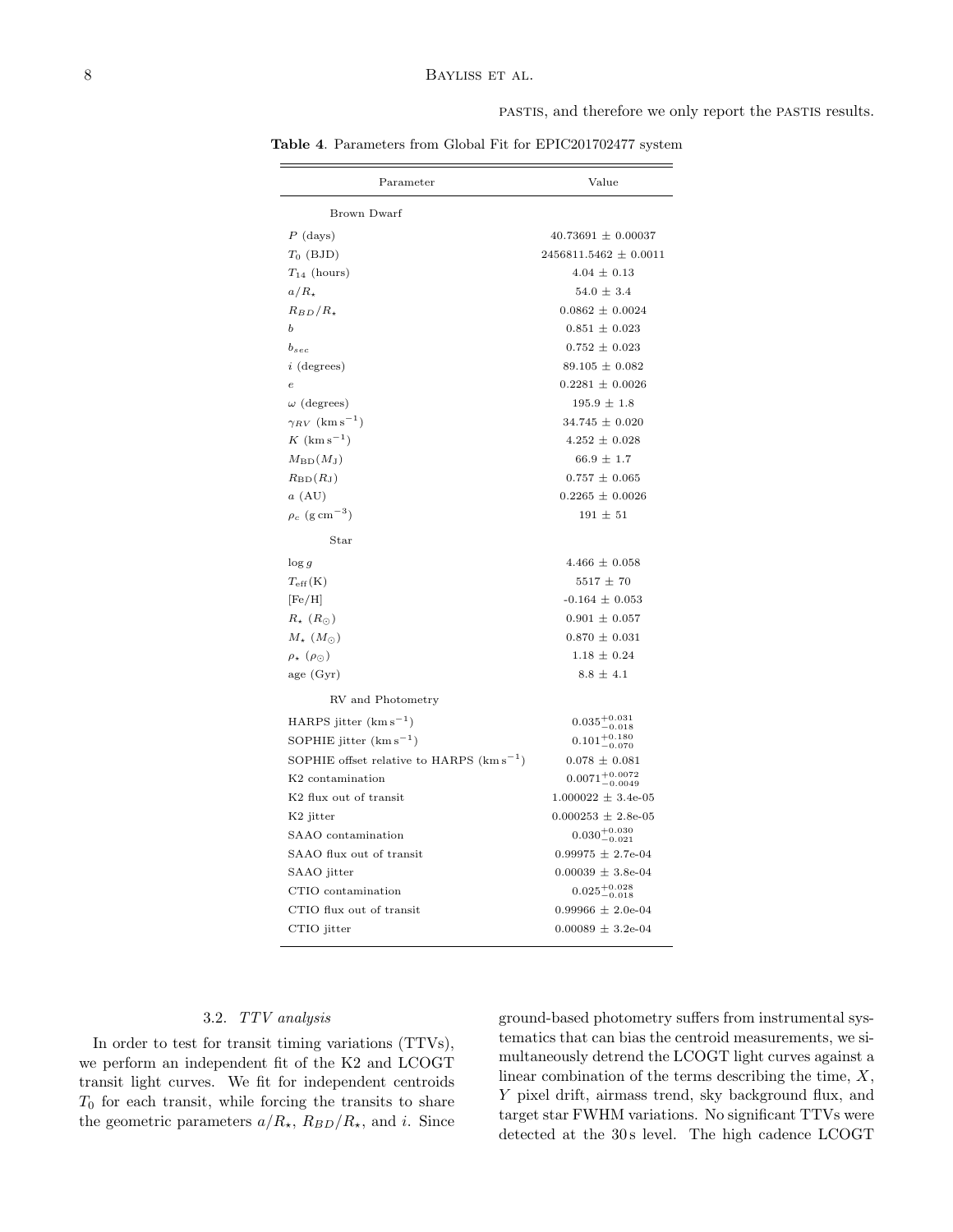<span id="page-8-2"></span>light curves offer similar timing precisions as the long cadence K2 observations, and demonstrate the power of follow-up observations for long period candidates from

K2. The variations in the transit centroid times are shown in Figure [4](#page-8-1) and listed in Table [5.](#page-8-2)

Table 5. Summary of photometric observations for EPIC201702477.

| Instrument           | Epoch | Transit centroid (BJD-TDB)                                                     | Filter  |
|----------------------|-------|--------------------------------------------------------------------------------|---------|
|                      |       |                                                                                |         |
| Kepler               | 0     | $2456811.54499\ \left(\begin{smallmatrix} +28 \\ -60 \end{smallmatrix}\right)$ | Kep.    |
| Kepler               | 1     | 2456852.28205 $\left( \frac{+61}{-37} \right)$                                 | Kep.    |
| $LCOGT1m + Sinistro$ |       | 2457096.70347 $\begin{pmatrix} +34 \\ -28 \end{pmatrix}$                       | sloan-r |
| $LCOGT1m+SBIG$       | 8     | 2457137.44035 $\binom{+35}{-38}$                                               | sloan-r |



<span id="page-8-1"></span>Figure 4. Transit timing variations for EPIC201702477b for four transits (epochs 0 and 1 from  $K2$  data, epochs 7 and 8 from LCOGT data). The dotted line indicates the mean  $O - C$  offset. We do not observe any variation at the level of  $\sim$  30 s.

### 3.3. Out-of-transit light curve analysis

We can place an upper limit on the companion's luminosity based on the secondary eclipse measurements. We checked for the presence of a secondary eclipse in the K2 light curves; the phase of the eclipse is constrained by a Gaussian prior on the e and  $\omega$  orbital parameters, determined from the RV observations and presented in Table [4.](#page-7-0) No secondary eclipse is detected at a  $2\sigma$  upper limit of 1.96 mmag, equating to a maximum black-body temperature for the brown dwarf of  $T_{\text{eff}} < 3950 \text{ K}$ .

#### 4. DISCUSSION

<span id="page-8-0"></span>With a period just over 40 days, EPIC201702477b is the second longest period transiting brown dwarf discovered to date. The discovery of long-period transiting systems from the  $K2$  data is encouraging, as such systems are extremely difficult to find from ground-based surveys; HATS-17b [\(Brahm et al.](#page-12-59) [2016\)](#page-12-59) being the current record at 16.3 days. Long-period systems will remain difficult to discover even when the TESS mission is operating [\(Ricker et al.](#page-12-60) [2014\)](#page-12-60) as most fields in this survey will only be monitored for 27 days. EPIC201702477b

also demonstrates that like the Kepler mission, some fraction of the K2 validated planets may turn out not to be planets, even at radii down to  $0.75 R<sub>J</sub>$ , due to confusion with brown dwarf companions.

## 4.1. Populating the Brown Dwarf Desert

Including EPIC201702477b, there are just 12 known brown dwarfs  $(13M_J < M_{\rm BD} < 80M_J)$  that transit main sequence stars - see Table [6](#page-10-0) for a list and [Csizmadia et al.](#page-12-13) [\(2015\)](#page-12-13) for a detailed list of these systems. These systems are extremely important as they provide an independent check on the radial velocity statistics for brown dwarfs, in addition to giving us true masses and radii. While a full statistical analysis is beyond the scope of this paper, we note that from the  $K2$  survey alone there have been five previously unknown hot Jupiter discoveries (NASA Exoplanet Archive on 2016 April 20), but EPIC201702477b is the first brown dwarf discovery. Although this is in line with the relative statistics for these two populations presented in [Santerne et al.](#page-12-20) [\(2016\)](#page-12-20), we caution that the target selection process for  $K2$  imprints a strong bias on the sample and makes robust statistics dependent on careful modelling of the selection effects. In addition, the detection of a large radial velocity variation may prompt follow-up efforts to be discontinued for some planet search programs.

# 4.2. Two Populations of Brown Dwarfs

Ma  $\&$  Ge [\(2014\)](#page-12-24) have suggested that there exist two populations of brown dwarfs. The first are brown dwarfs below  $\sim 45 M_{\rm J}$  that are formed in the protoplanetary disc via gravitational instability. The second are brown dwarfs above  $\sim$  45  $M_{\rm J}$  that are formed through molecular cloud fragmentation; essentially the very lowest mass objects of the star-formation process. This division of the brown dwarf population at  $\sim 45 M_{\rm J}$  coincides with the minimum of the companion mass func-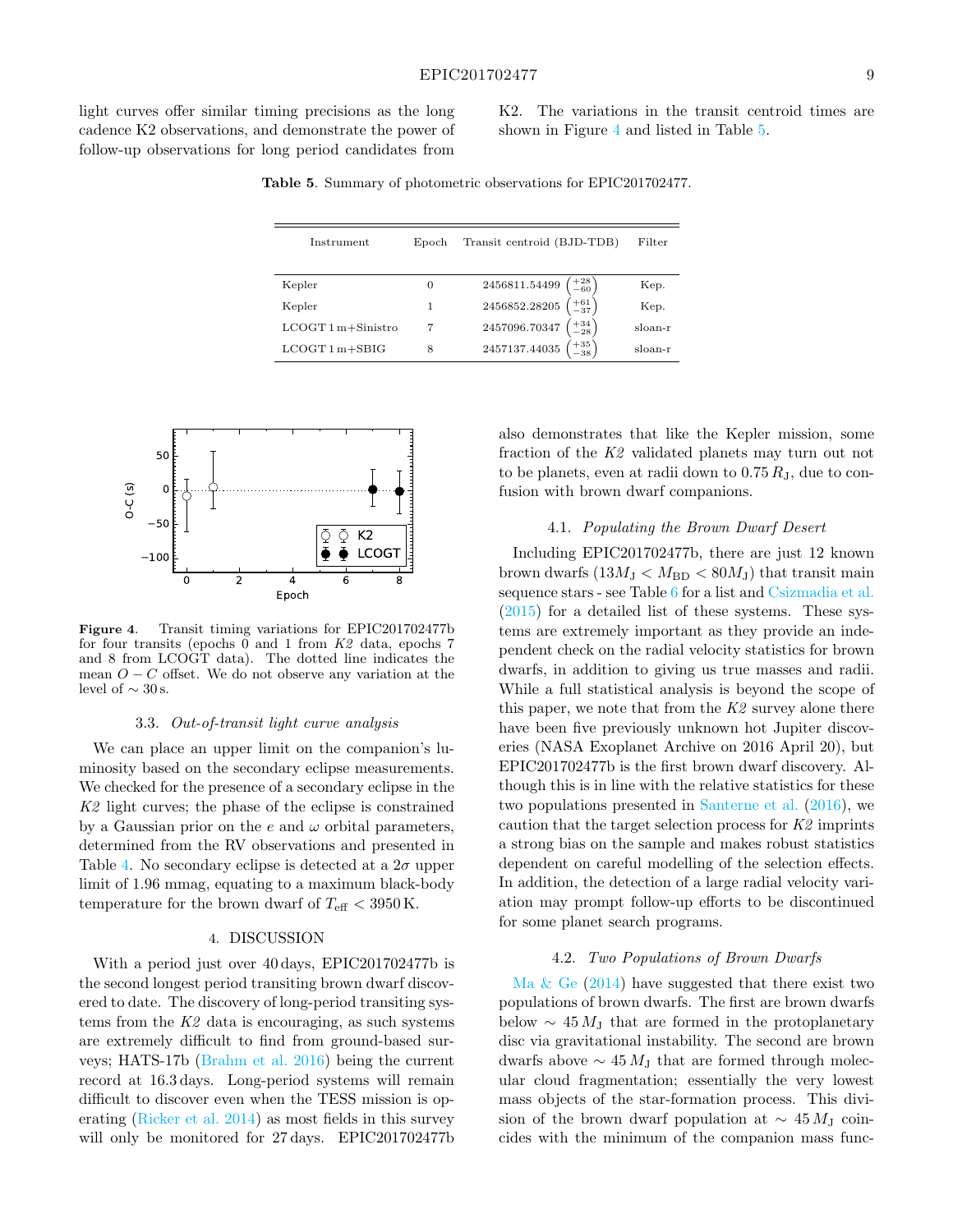<span id="page-9-0"></span>Figure 5. The masses of all known brown dwarfs that transit main sequence host stars plotted against their orbital periods. Blue circles are from the literature (see Table [6\)](#page-10-0), while the red square is EPIC201702477b. We note that EPIC201702477b has the second longest period of all these discoveries. The dashed grey line indicates the  $42.5M_{\rm J}$ mass at which Ma  $\&$  Ge [\(2014\)](#page-12-24) report a gap in the mass distribution. Based on these transiting systems alone, we do indeed see evidence for such a gap with roughly equal numbers of companions discovered in each population.

tion derived by [Grether & Lineweaver](#page-12-61) [\(2006\)](#page-12-61) and the void in the mass range as derived from the CORALIE RV survey [\(Sahlmann et al.](#page-12-2) [2011\)](#page-12-2). Under this division, EPIC201702477b would clearly be classed in the second category as likely to be formed via molecular cloud fragmentation, as at  $66.9 \pm 1.7 M_J$  its mass lies well above the mass division.

Unlike pure RV detections, transiting brown dwarfs can have true masses determined, as opposed to minimum masses. We can also be fairly certain that these discoveries are free from a mass bias, as to first order the discoveries are made on the basis of the planet-to-star radius ratio alone, and radius of the companion is largely independent of the mass in the brown dwarf regime. Therefore while the numbers are still small, transiting brown dwarfs provide a critical test of the two population model proposed in Ma  $\&$  Ge [\(2014\)](#page-12-24). As can be seen from Fig. [5,](#page-9-0) we do indeed see evidence of a gap in the mass distribution between about  $40 M_{\rm J}$  and  $55 M_{\rm J}$ , lending support to the two population hypothesis.

# 4.3. Mass-Radius-Age Relationship for Brown Dwarfs

EPIC201702477b lies at the minimum for brown dwarf radii, and with a density of  $191 \pm 51$  g cm<sup>-3</sup> it is the highest density object ever discovered in the regime from planets to main sequence stars - see Fig. [6.](#page-9-1) To investigate the mass-radius relationship for brown dwarfs we take the known systems with precise (uncertainties

<span id="page-9-1"></span>Figure 6. The density-mass relationship for the known transiting brown dwarfs. Sample and point symbols as for Fig.  $5.$  The grey dashed line indicates the COND03 model densities for brown dwarf of 8.8 Gyr - the estimated age of EPIC201702477. We note that EPIC201702477b stands out as the highest density object yet discovered, very near to the peak density predicted by the model. EPIC201702477b has a density in perfect agreement with the 8.8 Gyr COND03 models.

<20%) mass and radius and compare the measured radius with the radius predicted from the COND03 models [\(Baraffe et al.](#page-12-62) [2003\)](#page-12-62). We use the published masses and ages for each transiting brown dwarf (set out in Table  $6$ ), and compute a COND03 model radius for each object based on a 2-D linear interpolation of the model grid-points. We plot the difference between the measured radius and these computed radii in Fig. [7.](#page-10-1) For hot Jupiters, there exists a population of inflated radius objects at short periods where the insolation flux exceeds  $10^8 \text{ erg cm}^{-2} \text{ s}^{-1}$  [\(Demory & Seager](#page-12-63) [2011\)](#page-12-63). However for brown dwarfs the radii do not appear to exhibit such a trend, and the radii appear to be uncorrelated with the insolation flux (or for that matter orbital period). This may be expected as most of the mechanisms proposed for giant planet inflation do not apply to these more massive brown dwarfs [\(Bouchy et al.](#page-12-12) [2011b\)](#page-12-12). A possible exception may be KELT-1b [\(Siverd](#page-12-9) [et al.](#page-12-9) [2012\)](#page-12-9) which receives extremely high insolation of  $7.81 \times 10^9$  erg cm<sup>-2</sup> s<sup>-1</sup> and indeed appears to be inflated. However we do note that the higher mass population of brown dwarfs are in much closer agreement to the COND03 models than the lower mass population of brown dwarfs (see Fig. [7\)](#page-10-1).

#### 4.4. The Mass Edge at  $60M_J$

Of the 12 known transiting brown dwarfs, six have masses in the range of 59-67  $M_{\rm J}$ , as shown in Fig. [5.](#page-9-0) The lack of higher mass objects is only because we restricted



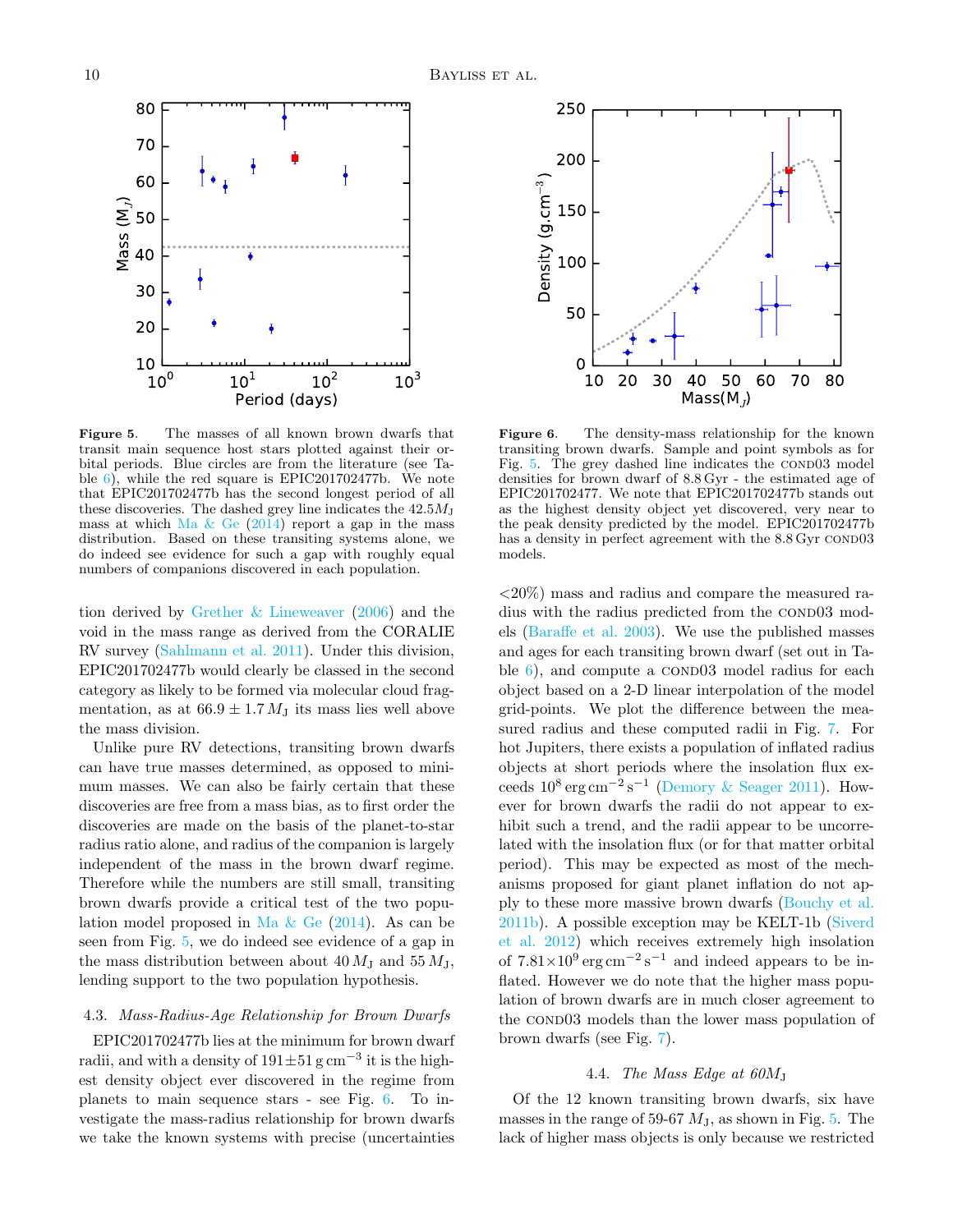

<span id="page-10-1"></span>Figure 7. The residuals between the measured brown dwarf radius and the COND03 model radius [\(Baraffe et al.](#page-12-62) [2003\)](#page-12-62) plotted against the brown dwarf mass. Sample and point symbols as for Fig. [5,](#page-9-0) except that we only take systems which have well determined masseses and radii (uncertainties <20%). Grey dashed-line indicates radii in perfect agreement with the COND03 models. We see the higher mass brown dwarfs, especially those between 60-70  $M_J$ , agree very well with the COND03 models, while lower mass systems appear to be inflated as compared to these models.

our sample to objects less than  $80 M_1$ (the usual limit for what is considered a brown dwarf). Many transit and radial velocity surveys may also not report objects above this mass. However the lack of discoveries with masses below this group of high mass transiting brown dwarfs is interesting, and appears as a sharp lower mass edge to the high-mass brown dwarfs. While we caution that the sample size is still small, the edge is intriguing and may be related to the ejection process during formation. In the simulations of [Stamatellos & Whit](#page-12-64)[worth](#page-12-64) [\(2009\)](#page-12-64) it is found that although the formation of brown dwarfs is approximately flat in the regime of 15-  $80 M_{\rm J}$ , the subsequent ejection process, which results in the loss of over half of the companions, is strongly mass dependent. Primarily it is the lower-mass brown dwarfs that are ejected, leaving behind a higher-mass population. These simulations even show that companions around  $70 M<sub>J</sub>$  are among the least likely to get ejected (see Fig. 15 of [Stamatellos & Whitworth](#page-12-64) [2009\)](#page-12-64). It is possible it is these objects that we find as the population of transiting brown dwarfs with masses from 60-70  $M_{\rm J}$ .

Table 6. Brown Dwarfs Transiting Main Sequence Stars

<span id="page-10-0"></span>

| Name           | Period<br>(days) | Mass<br>$(M_{\rm J})$ | Radius<br>$(R_{\rm J})$ | Age<br>(Gyr) | Ref.                         |
|----------------|------------------|-----------------------|-------------------------|--------------|------------------------------|
| $CoRoT-3b$     | 4.256            | $21.66 \pm 1.0$       | $1.01 \pm 0.07$         | 2.2          | Deleuil et al. (2008)        |
| NLTT41135b     | 2.889            | $33.7 \pm 2.8$        | $1.13 \pm 0.27$         | 5.0          | Irwin et al. $(2010)$        |
| $CoRoT-15b$    | 3.060            | $63.3 \pm 4.1$        | $1.12 \pm 0.30$         | 2.24         | Bouchy et al. (2011b)        |
| WASP-30b       | 4.156            | $60.96 \pm 0.89$      | $0.889 \pm 0.021$       | 1.5          | Anderson et al. (2011)       |
| LHS6343C       | 12.713           | $64.6 \pm 2.1$        | $0.798 \pm 0.014$       | 5.0          | Johnson et al. $(2011)$      |
| Kepler-39b     | 21.087           | $20.1 \pm 1.3$        | $1.24 \pm 0.10$         | 4.75         | Bouchy et al. (2011a)        |
| $KELT-1b$      | 1.217            | $27.3 \pm 0.93$       | $1.116 \pm 0.038$       | 1.75         | Siverd et al. $(2012)$       |
| $KOI-205b$     | 11.720           | $39.9 \pm 1.0$        | $0.807 \pm 0.022$       | 3.9          | Díaz et al. $(2013)$         |
| $KOI-415b$     | 166.788          | $62.14 + 2.69$        | $0.79 \pm 0.12$         | 10.5         | Moutou et al. $(2013)$       |
| KOI-189b       | 30.360           | $78.0 \pm 3.4$        | $0.998 \pm 0.023$       | 6.1          | Díaz et al. $(2014b)$        |
| $CoRoT-33b$    | 5.819            | $59.0 \pm 1.8$        | $1.10 \pm 0.53$         | 7.8          | $C$ sizmadia et al. $(2015)$ |
| EPIC201702477b | 40.737           | $66.9 \pm 1.7$        | $0.757 \pm 0.065$       | 8.8          | this work                    |

Acknowledgments — This work has been carried out within the framework of the National Centre for Competence in Research "PlanetS" supported by the Swiss National Science Foundation (SNSF). This paper includes data collected by the K2 mission. Funding for the K2 mission is provided by the NASA Science Mission directorate. This paper makes use of data and

services from NASA Exoplanet Archive [\(Akeson et al.](#page-12-67) [2013\)](#page-12-67), which is operated by the California Institute of Technology, under contract with the National Aeronautics and Space Administration under the Exoplanet Exploration Program. We are grateful to our colleagues who have performed some of the observations presented here with the HARPS spectrograph: F. Motalebi, A.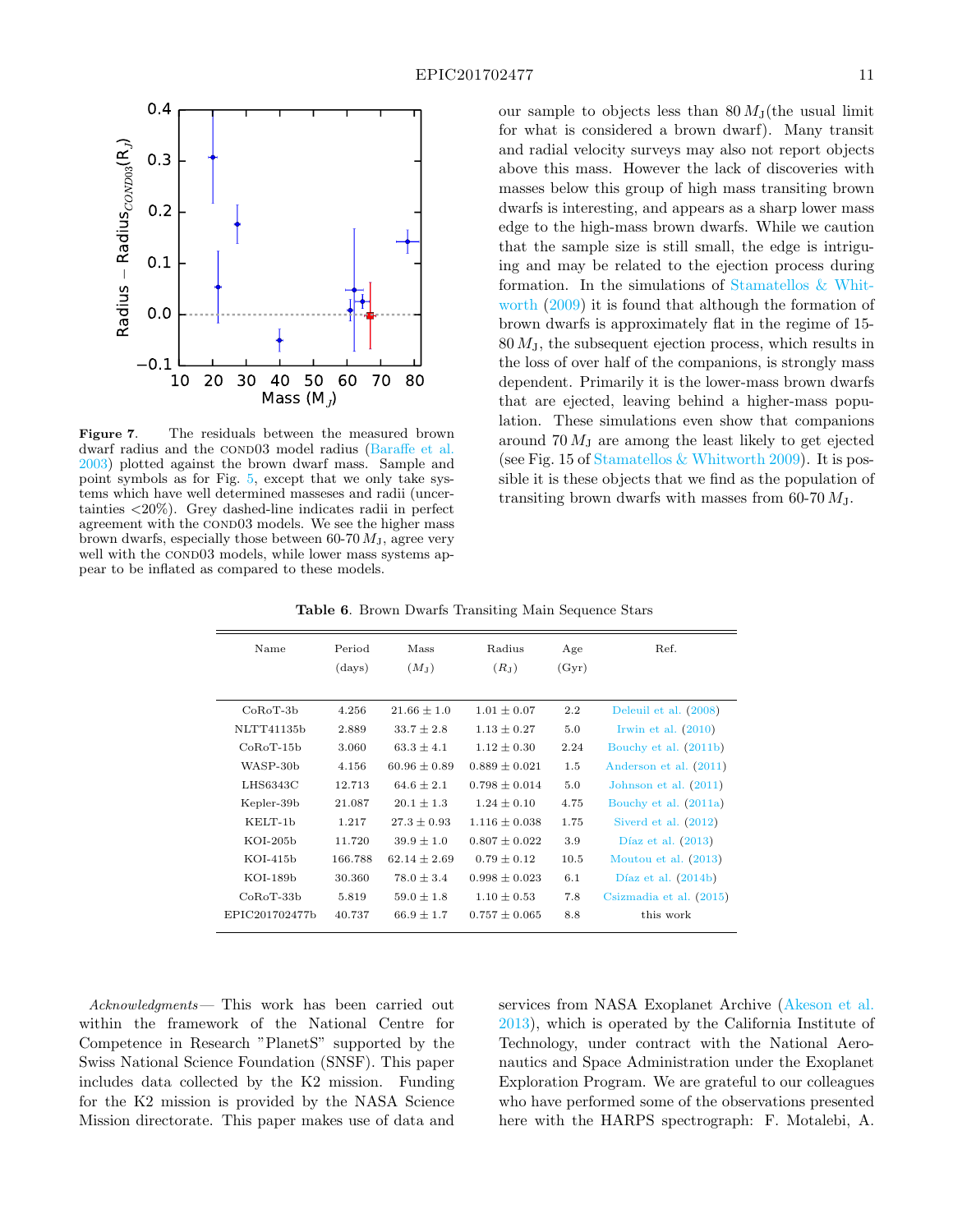Wyttenbach, and B. Lavie. The Porto group acknowledges the support from the Fundação para a Ciência e Tecnologia, FCT (Portugal) in the form of the grants, projects, and contracts UID/FIS/04434/2013 (POCI-01-0145-FEDER-007672), PTDC/FIS-AST/1526/2014 (POCI-01-0145-FEDER-016886), IF/00169/2012, IF/00028/2014, IF/01312/2014 and POPH/FSE (EC) by FEDER funding through the Programa Operacional de Factores de Competitividade - COMPETE".

Partly based on observations made at Observatoire de Haute Provence (CNRS), France and with ESO Telescopes at the La Silla Paranal Observatory under programme ID 096.C-0657. Some of the data presented herein were obtained at the W.M. Keck Observatory, which is operated as a scientific partnership among the California Institute of Technology, the University of California and the National Aeronautics and Space Administration. The Observatory was made possible by the generous financial support of the W.M. Keck Foundation. The authors wish to recognize and acknowledge the very significant cultural role and reverence that the summit of Mauna Kea has always had within the indigenous Hawaiian community.

AS is supported by the European Union under a Marie Curie Intra-European Fellowship for Career Development with reference FP7-PEOPLE-2013-IEF, number 627202. J. L-B acknowledges financial support from the Marie Curie Actions of the European Commission (FP7- COFUND) and the Spanish grant AYA2012- 38897- C02-01. JMA acknowledges funding from the European Research Council under the ERC Grant Agreement n. 337591-ExTrA. D.J.A. and D.P acknowledge funding from the European Union Seventh Framework programme (FP7/2007- 2013) under grant agreement No. 313014 (ETAEARTH). OD acknowledges support by CNES through contract 567133. KH and ACC acknowledge support from UK Science and Technology Facilities Council (STFC) grant ST/M001296/1. DJAB acknowledges support from the UKSA and the University of Warwick. B.J.F. notes that this material is based upon work supported by the National Science Foundation Graduate Research Fellowship under grant No. 2014184874. Any opinion, findings, and conclusions or recommendations expressed in this material are those of the authors(s) and do not necessarily reflect the views of the National Science Foundation. W.D.C. acknowledges support from NASA Grants NNX15AV58G and NNX16AE70G. This material is based upon work supported by the National Science Foundation Graduate Research Fellowship under Grant No. DGE-1144469 This work was performed in part under contract with the Jet Propulsion Laboratory (JPL) funded by NASA through the Sagan Fellowship Program executed by the NASA Exoplanet Science Institute.

 $Facility: \qquad \text{CAO:2.2 m} \quad \text{(AstraLux)}, \quad \text{ESO:3.6 m}$ (HARPS), K2, Keck:II (NIRC2), Keck:I (HIRES), LCOGT, OHP:1.93 m (SOPHIE), ANU:2.3 m (WiFeS)